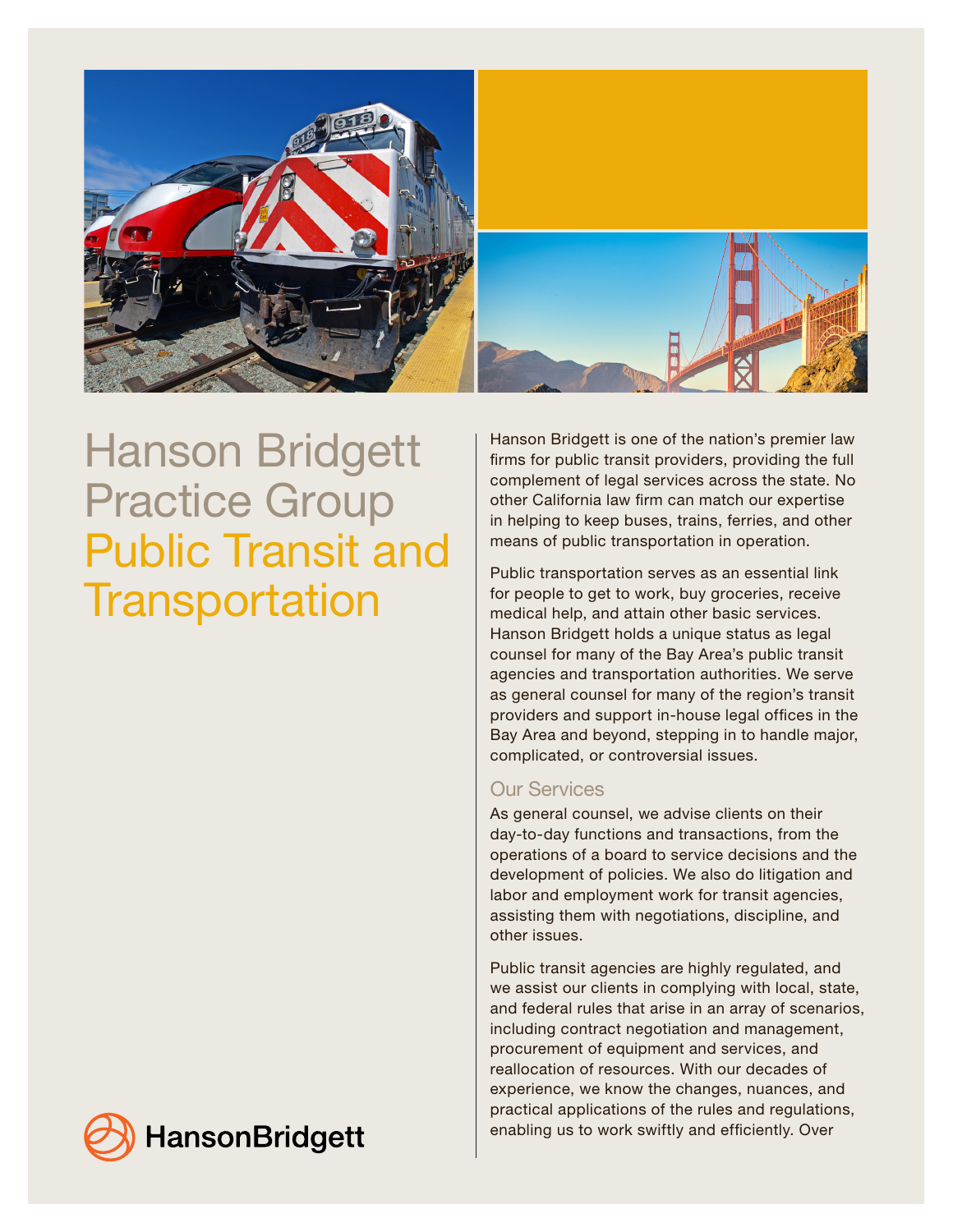the years, we have gained invaluable credibility, especially when agencies receiving federal grants undergo periodic audits.

As special counsel to transit providers with in-house counsel, we assist clients with major infrastructure projects, labor, litigation, investigations, civil rights compliance, and other issues. We supplement our services with Hanson Bridgett lawyers who focus primarily on labor, construction, and other areas and lend their expertise when needed.

Our firm has a national reputation as an authority on public transit, and our lawyers often are asked to speak about compliance with federal regulations.

### Public Transportation Initiatives

Here are examples of projects with which we've assisted our clients.

- Golden Gate Bridge seismic retrofit, moveable median barrier, suicide deterrent system, and electronic toll collection system
- Rail corridor acquisitions and BART extensions
- Regional and high-speed rail planning
- Regional fare systems
- Bus rapid transit projects
- Design-build and transit-oriented development projects
- Civil rights and transportation funding litigation
- Electrification infrastructure and zero-emission fleet acquisition
- Express lane construction and project financing
- Creation, adoption, and implementation of local and regional taxes

# Areas of Expertise

We advise our clients on the full spectrum of legal areas, including the following:

State and federal civil rights laws compliance and litigation, including ADA, Title VI, and First Amendment

- Contracts and procurement processes,including Buy America; DBE programs; cooperative procurements; technology contracts; maintenance; and rolling stock purchases for bus, train, and ferry
- Transit service and safety regulations for buses, ferries, railroads, shuttles, vanpools, and taxis, among others
- Employee benefits programs and tax considerations
- Environmental laws, including CEQA and NEPA
- Ethics training and compliance
- Federal and state funding grant administration and audits
- Insurance and indemnity
- Joint exercise of powers and other intergovernmental agreements
- Protection of intellectual property and privacy
- Legislative drafting
- Labor and Employment Law, including 13(c) labor protection claims, negotiations, and employee discipline
- Infrastructure projects, including transitoriented development, joint development projects, public-private partnerships, and design-build

#### Representative Clients

- Central Contra Costa Transit Authority (County Connection)
- Golden Gate Bridge, Highway and Transportation District
- Livermore Amador Valley Transit Authority
- Metropolitan Transportation Commission
- Peninsula Corridor Joint Powers Board (Caltrain)
- San Mateo County Transit District (SamTrans)
- San Mateo County Transportation Authority